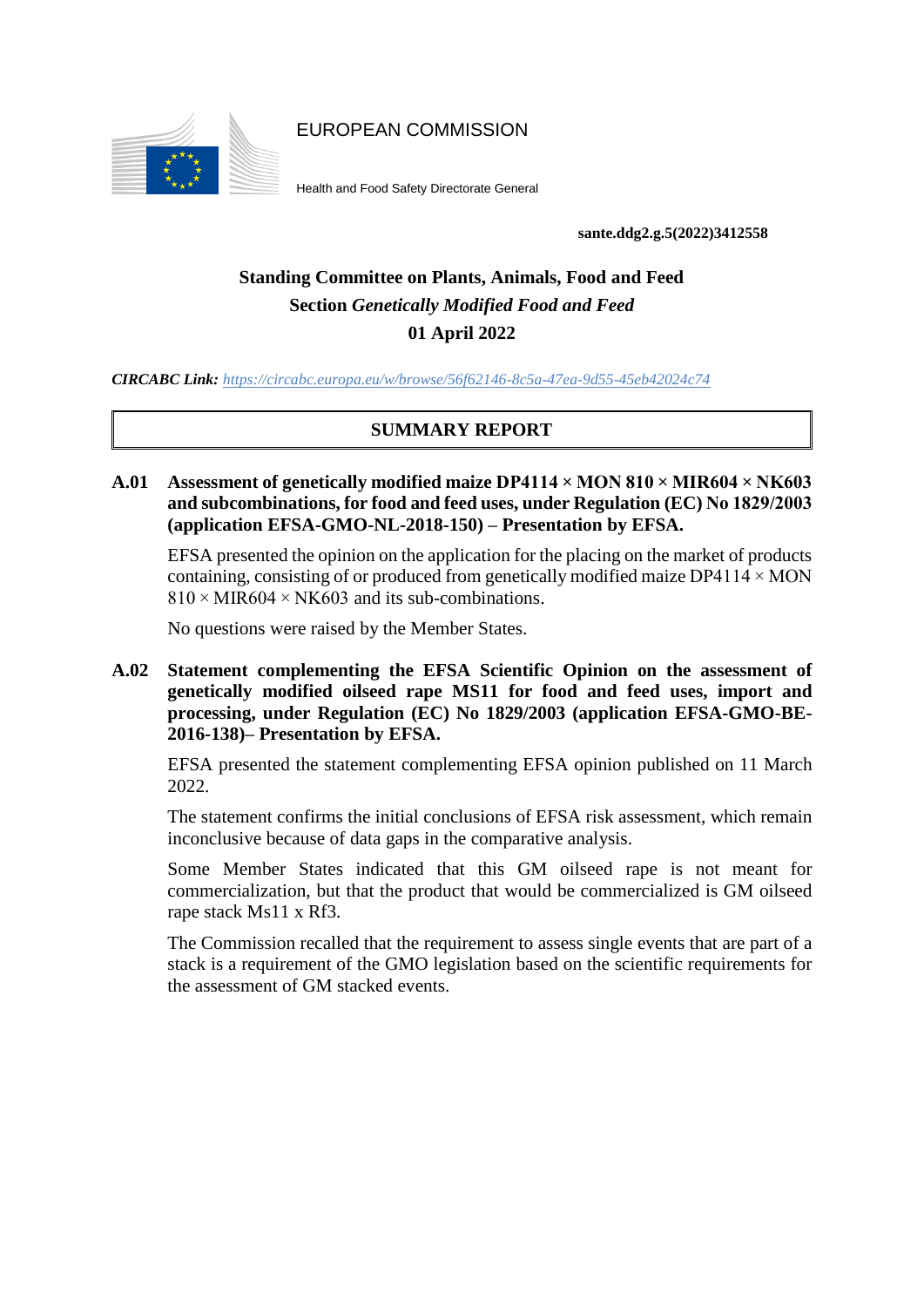**B.01 Exchange of views and possible opinion of the Committee on a draft Commission Implementing Decision authorising the placing on the market of products containing, consisting of or produced from genetically modified maize NK603 ×**  $T25 \times DAS-40278-9$  and its sub-combination  $T25 \times DAS-40278-9$ , pursuant to **Regulation (EC) No 1829/2003 of the European Parliament and of the Council.**

The draft Decision authorising the placing on the market of products containing, consisting of or produced from genetically modified maize NK603  $\times$  T25  $\times$  DAS-40278-9 and its sub-combination  $T25 \times DAS-40278-9$  was presented to the Committee.

#### **Vote taken:** no opinion.

Reasons for negative vote or abstention:

- No agreed national position
- Negative public opinion
- Precautionary principle
- Scientific reasons
- Political reasons

### Declaration provided by Sweden:

*"The authorization of placing on the market of products containing, consisting of, or produced from genetically modified maize is on the agenda on the meeting mentioned above. The authorization does not include cultivation. GM-maize NK603 × T25 × DAS-40278-9 and maize combining the modifications T25 × DAS-40278-9 is tolerant to glufosinate-ammonium-based herbicides.The Swedish Board of Agriculture and the National Food Agency make the same conclusion as stated by Efsa i.e. this product is safe for human and animal health as well as for the environment. Sweden therefore votes in favour of granting the product authorization according to the Commission proposal.This does not preclude the Swedish vote on a possible future granting of authorization of cultivation of seeds that are tolerant to glufosinateammonium.Glufosinate-ammonium has very serious properties and is classified as a substance toxic for reproduction in category 1B which means that it does not fulfil the approval criteria for active substances according to the Regulation (EC) No 1107/2009.In our view, potential use and cultivation of genetically modified organisms in Sweden should not have a negative effect on biodiversity and, as far as possible, not lead to an increased use of pesticides."*

### Statement provide by Austria:

*Austria is of the opinion that the risk assessment, which has been carried out, is affected by uncertainties unsuitable to give a scientific proof for the safety of this product and, therefore, objects the placing on the market of genetically modified maize NK603xT25xDAS-40278-9 and its sub-combination T25xDAS-40278-9 for the following reason:*

*a. The genetically modified maize NK603xT25xDAS-40278-93 and its subcombination T25xDAS-40278-9 are carriers of an antibiotic resistance marker gene fragment of an ampicillin beta-lactamase, which may facilitate the dissemination of antimicrobial resistance via mosaic gene formation in soil and gut bacteria. Considering the current crisis in antibiotic resistance, we cannot*